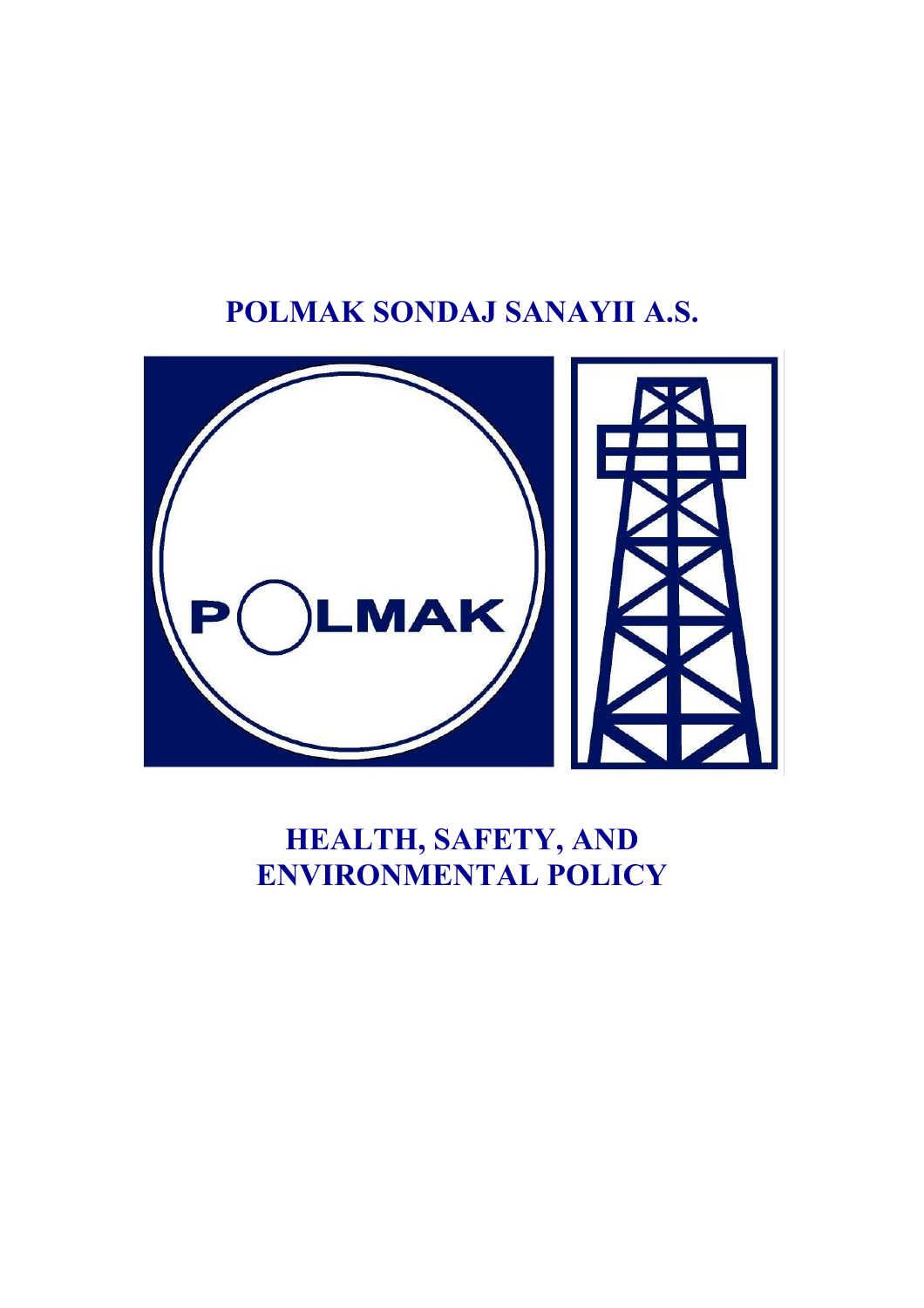# **POLMAK GROUP'S HSE POLICY**

# **Objective**

The aim of this Manual is to assist our drilling and exploration company POLMAK SONDAJ SANAYII A.S. (Polmak Sondaj) to implement safety policies and practices that meet the highest standards of safety.

This Manual provides recommendations that Polmak Sondaj is advised to use as a guideline when developing its' own policies and standards for safety in design and operations. Other solutions giving the same level of protection can be adopted but should be documented as a specific variance. Existing practices that fall short of the specific recommendations in the Manual should be upgraded.

Polmak Sondaj may adopt more specific requirements on the basis of its' experience or legal requirements in the area of operations.

# **Scope of the Manual**

This Manual provides a set of guidelines and advice to the management, safety advisors and professional staff in Polmak Sondaj.

## **SAFETY IN DRILLING**

#### **General**

Safety standards in drilling can be achieved, when well-managed, and well-trained personnel operate well-designed equipment. Key factors in a safe operation are proper planning, interactions, and communications with all level of personnel. The personnel should realize that the implementation of this manual is for their own good and safety.

The manpower intensive nature of the drilling operation exposes the drilling crew to potentially hazardous situations and work procedures. Many operations are physically demanding and depend on the coordinated activity and timing of each member of the crew.

## **Safety Management**

Drilling superintendents or Safety Inspectors are responsible for ensuring that all activities are performed safety and in a way that protects the personnel, environment and equipment.

For this purpose, drilling superintendents shall:

- Carry the responsibility for the department's safety performance.
- Develop a safety program. Specify safety performance objectives.
- Demonstrate commitment to the company and department safety policies by frequent discussions, review, consultation and actual visits to the drilling location.
- Select proper standards, specifications and safe working procedures and include those in the drilling operation manual.
- Follow up adherence to standards, specifications and procedures and review performance of department staff.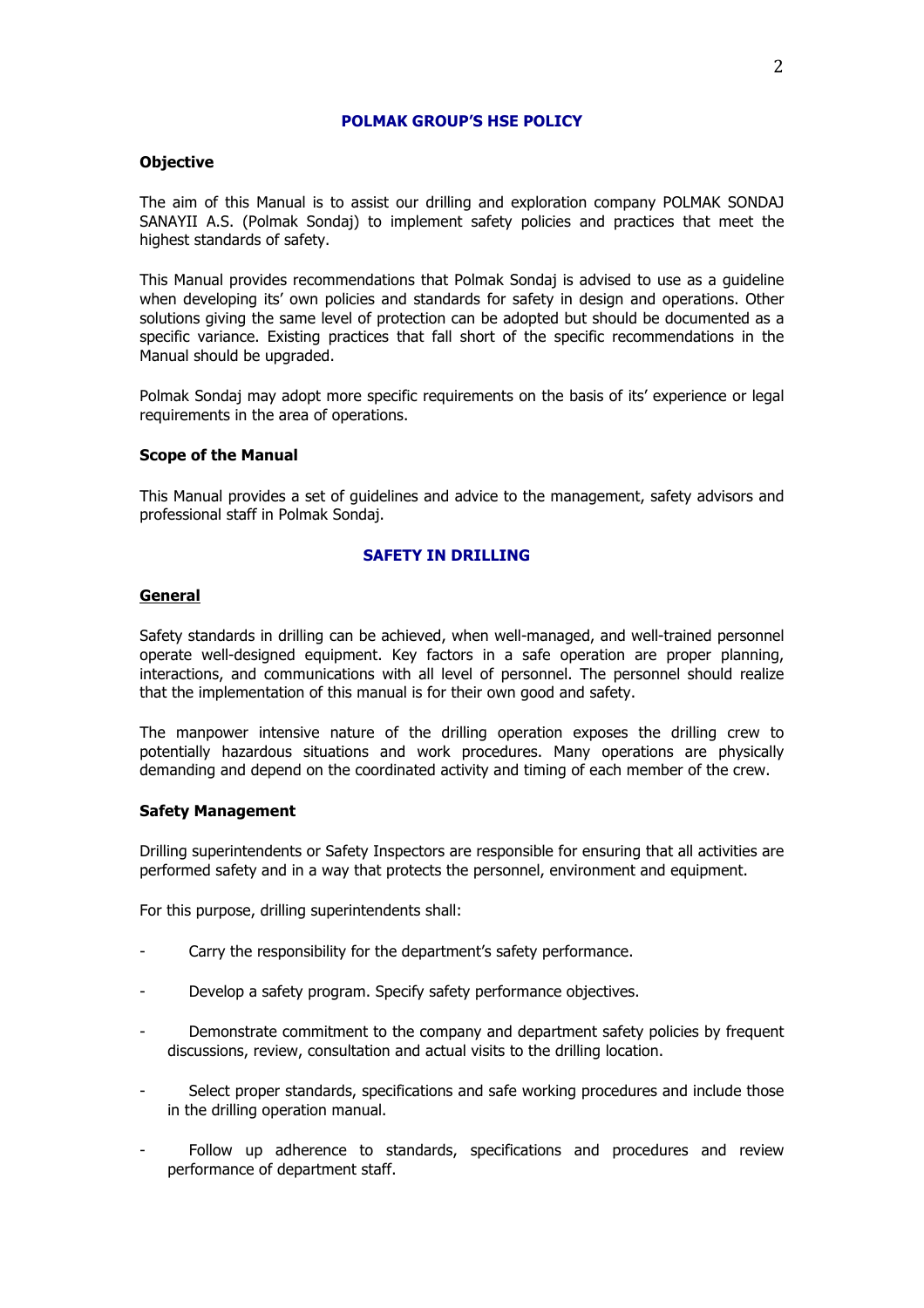- Be sure that staff are provided with sufficient resources and training to achieve their safety rules.
- Provide opportunities for full involvement in the safety effort by all personnel within their relevant responsibility.
- Be sure that accidents or incidents causing harm or damage to personnel, the environment or equipment are properly investigated, unsafe acts are controlled by line supervisors, heads and managers as in order and every accident or incident to be reported and discussed, all precautions are to be taken to prevent any recurrence.
- Help in developing, testing and following up the company's dependence plans.

# **Contractor Safety Management**

Contractor safety performance is considered an integral part of company safety policy and objectives. Therefore, measures must be taken to ensure that the contractor's safety policy is integrated with that of the company. Contract documents must include the necessary obligations relating to safety and safe operating practices.

Basic topics are as follows:

- Basic Policy guidelines on health, safety and environment
- Contractor safety assessment questionnaire
- Checklist for bid clarification meeting
- Recommended standard safety clause
- Guidelines for the preparation of additional safety clauses for drilling contracts
- Civil engineering site works
- Incident/accident report form for contractors

## **Safety Responsibilities on the Rig**

## **a) COMPANY Drilling Supervisor (Toolpusher)**

Company drilling supervisor is the first man in the rig site in the implementation and monitoring of the safety program. He is, apart from his task as manager of the overall drilling rig operation, responsible for ensuring that company policies and procedures are observed on or near the drilling location.

- The main responsibilities of drilling supervisors are that injury or harm to crew, or damage to equipment and materials, is prevented.
- Environmental standards are applied.
- Verify and test the contingency plan and ensure that the drilling contractor is aware of his involvement.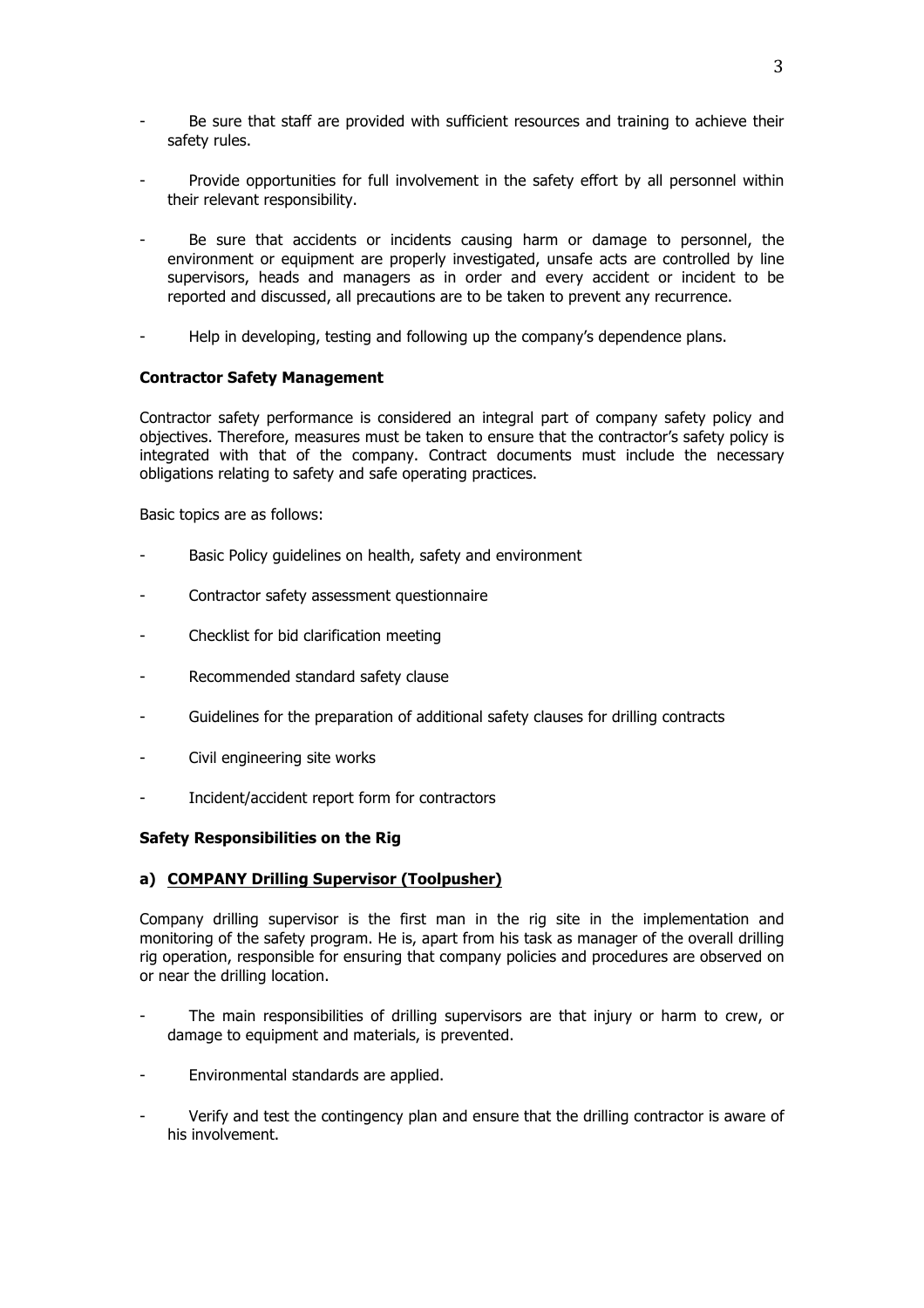- Safe working practices are implemented for all operations and to see that these are according to company standards.
- His safety inspector is promptly advised of any deficiencies in safe working practices.
- All employees are properly trained in all aspects of their work and observe such safety requirements as the work situation warrants.
- All employees have a sufficient knowledge of all safe working practices related to their work and that they initiate action when there is a need for new, different or improved safety requirements.
- Existing safety rules and procedures are adhered and whenever employees ignore them, to take on the spot corrective action to ensure future compliance
- Safety meetings with all personnel employed are held once in every 2 months and that records are kept of all attendances and the subject matter discussed.
- Inspection of equipment of the drilling installation is made by each shift and that any unsafe conditions are corrected or reported immediately.
- All accidents causing injury to personnel or damage to equipment are reported immediately and they are investigated for the purpose of identifying causes and in order to prevent recurrence.
- Near miss accidents are similarly reported, hazards are identified and appropriate remedial action is taken.
- Employees wear protective clothing and use safety equipment as necessary.
- Duties are delegated to adequate inferiors.
- Non-routine work is performed under permit to authorized work system.
- All equipment are labeled and numbered and registered in company books. A supervisor checks the safety of working conditions, and ensures that accidents are reported correctly by the toolpusher.

The personnel mentioned below are part of the drilling contractor's personnel on the majority of drilling rigs. It is up to the Company drilling supervisor to ensure that these personnel are carrying out their part in the implementation of the safety program at least to the same standard as Company personnel.

# **b) Driller**

The driller's main objective is to ensure that instructions are carried out correctly and therefore safely by the personnel.

The driller should at all times know which personnel are working in what area of the workplace. He should instruct and supervise all personnel of his crew to carry out their work, using safe working practices.

The driller holds monthly safety meetings. He gives to his crew information on safety and new safety procedures. On the other hand, the driller must inform senior personnel of safe working procedures suggested by his crew and other personnel and the introduction of any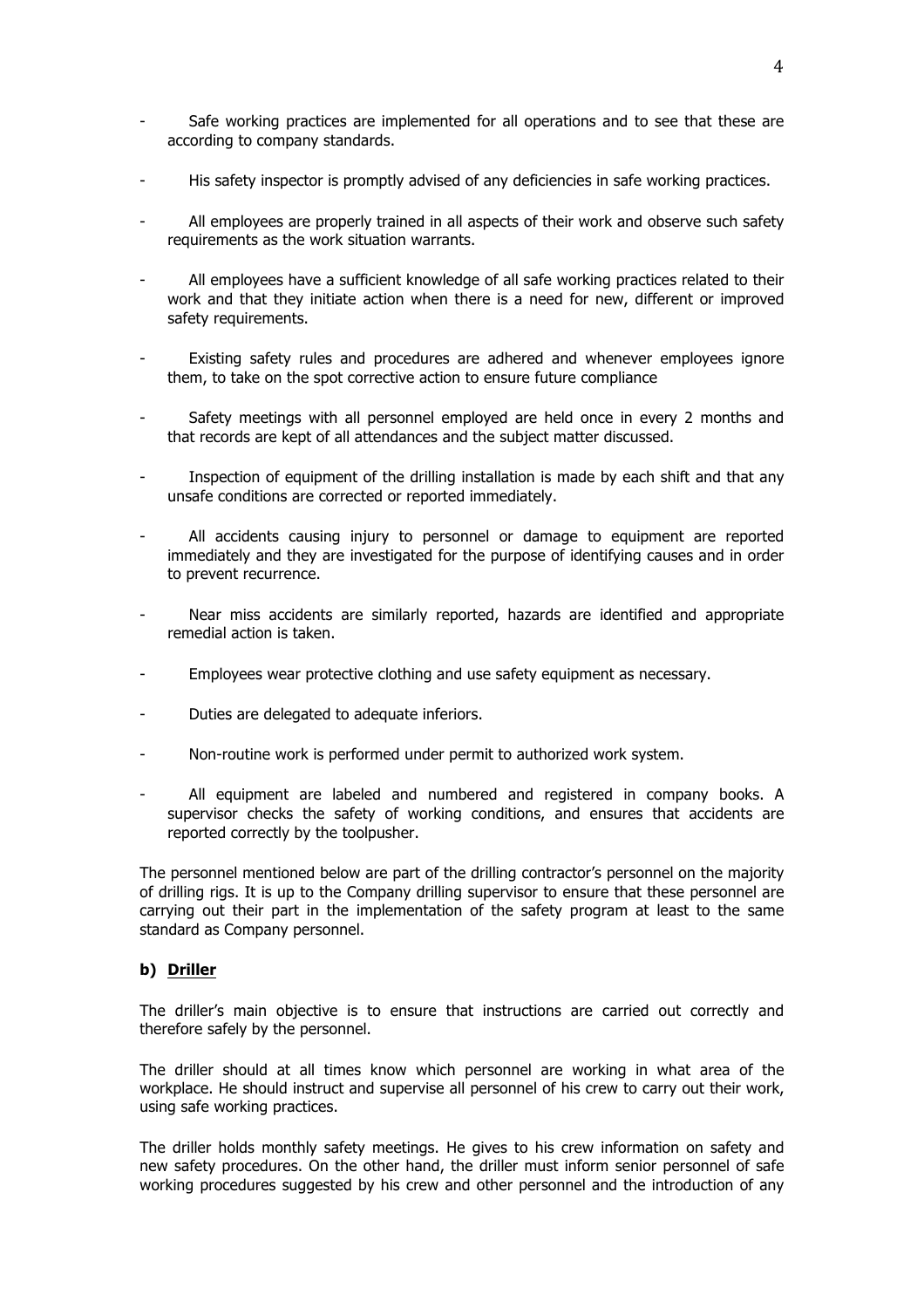consequent change in procedure should be implemented under the direction of the driller with guidance and approval from the company drilling supervisor and contractor's tool pusher if appropriate.

The driller should:

- Ensure that all crewmembers know exactly what the tasks of the crew are for carrying out a job.
- See that all instructions and procedures of the toolpushers concerning work methods and equipment are carried out.
- Take necessary steps to correct hazardous conditions and incorrect practices and control whether each protective device is in good condition and used when needed.
- Expect hazardous events and remove the cause of possible accidents and see that crewmembers complete each job in an orderly way and leave no hazardous conditions behind.
- Report promptly on any near miss accident and unsafe equipment that cannot be prevented by the drilling crew.
- Encourage all crewmembers to make safety suggestions and recognize the intelligence of crewmembers and their ability to contribute to accident prevention.
- Remind crewmembers frequently how accidents affect them personally.
- Investigate and report all accidents to the contractor's tool pusher, indicating all contributory factors to the accident.
- Teach all crewmembers to be trained in correct operating procedures and policies, with a particular effort to make new crewmembers know safety procedures and verify their job knowledge.
- Train the assistant driller in all safety procedures and policies.
- Periodically teach and test all crewmembers well control methods.
- Give in written form with complete instructions to the crew and, if the job is hazardous, the driller or his assistant should direct the job personally.
- Set an example for the crewmen by wearing a safety hat, safety booths and proper clothing, and observing procedures.
- An adequate task exchange program is prepared to ensure continuity during shift changes.
- Adapt the operations to the slowest man of the crew, and try to make him quicker.

If the driller or the man in charge of the operations is away from the rig floor, the assistant driller should ensure that instructions are carried out correctly and safely.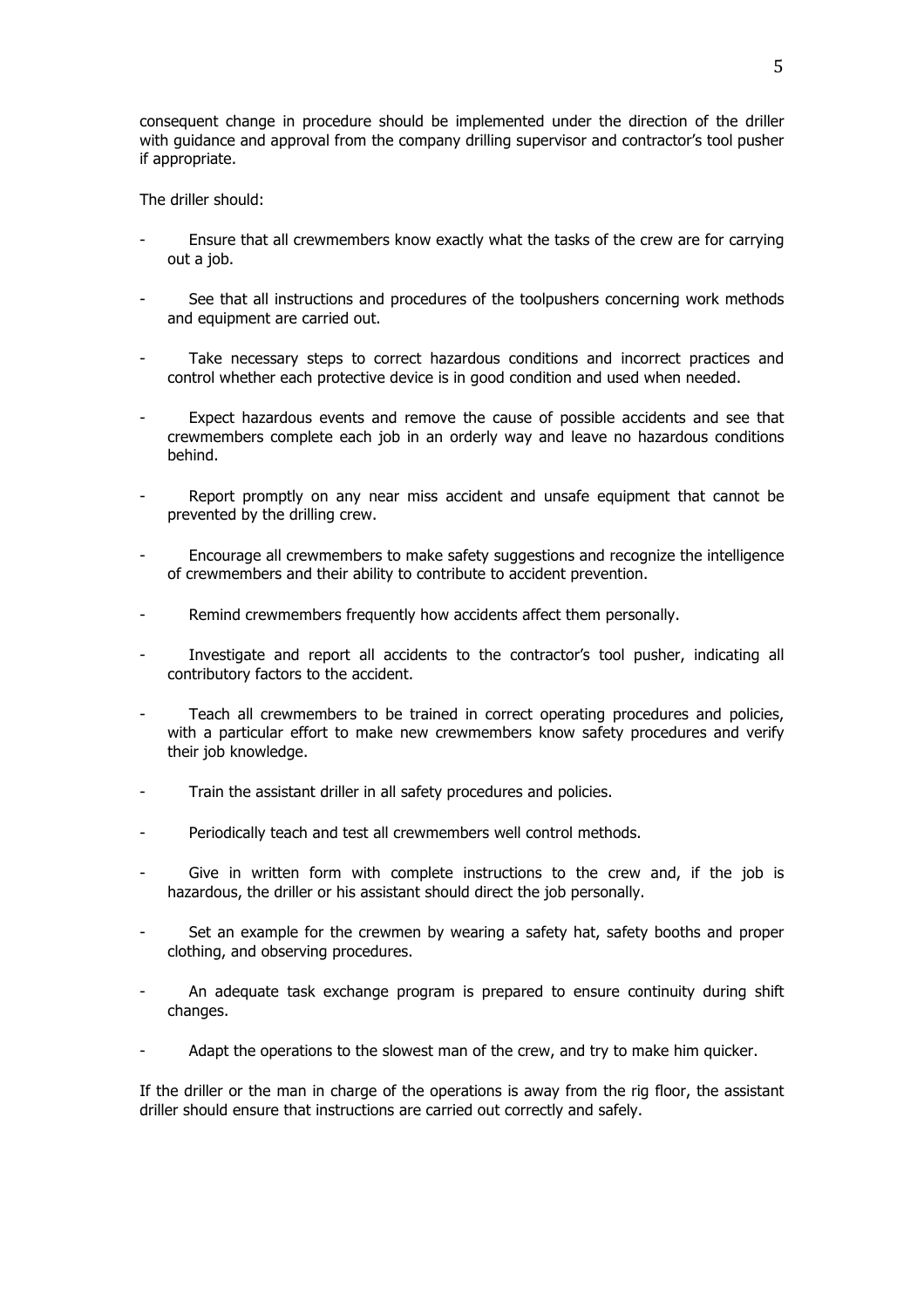In order carry out these objectives, the assistant should know which personnel are working where. He will instruct and supervise all personnel, in order for the driller to carry out his work on the rig floor safely.

The assistant driller should:

- Make sure that all floormen and derrickmen are working safely, and as a supervisor, ensure that each task is performed in the safest possible manner; comment on and report on any observed unsafe practices.
- Check that all floorman, derrickman and roustabouts have a good working knowledge of all equipment they use.
- When working on any equipment, including pumps, regardless of the nature or significance of the job, always isolate power first and then isolate fluid.
- Ensure vertical ladders to derrick are secure.
- Make sure all tools and equipment in the derrick are securely fastened.
- Check derrick winch wire and all pulleys for wear.
- Properly hang signs and seal all areas with ropes where gratings have to be removed.
- Ventilate mud tanks adequately at all times (if applicable).
- Keep the driller informed of mud losses or gains immediately. In the driller's absence he should be capable of acting according to good well control practice.
- Make sure that he has a proper understanding of the installation and operation of the degasser.
- Ensure that mud is not lost but remains in the active system to maintain accurate mud level. If any amount of mud is lost it should be replaced immediately with new mud.
- In the event of a well kick, stay close to the mud tank area for carrying out instructions, i.e. weighting up mud etc.
- Prevent oil-based mud from being spilled.
- Check all the pressure gauges on equipment regularly.
- Make sure that proper pressure equipment is used in connection with oxygen, nitrogen, acetylene etc. bottles that are sealed and racked securely.
- Clean and keep all working areas free from debris.
- Check equipment for proper operation before round-trips when it is not in use.
- Never leave an inexperienced man unsupervised on a task involving any hazard.
- Ensure all communication systems between mud tanks, drill floor and monkey board are working and audible.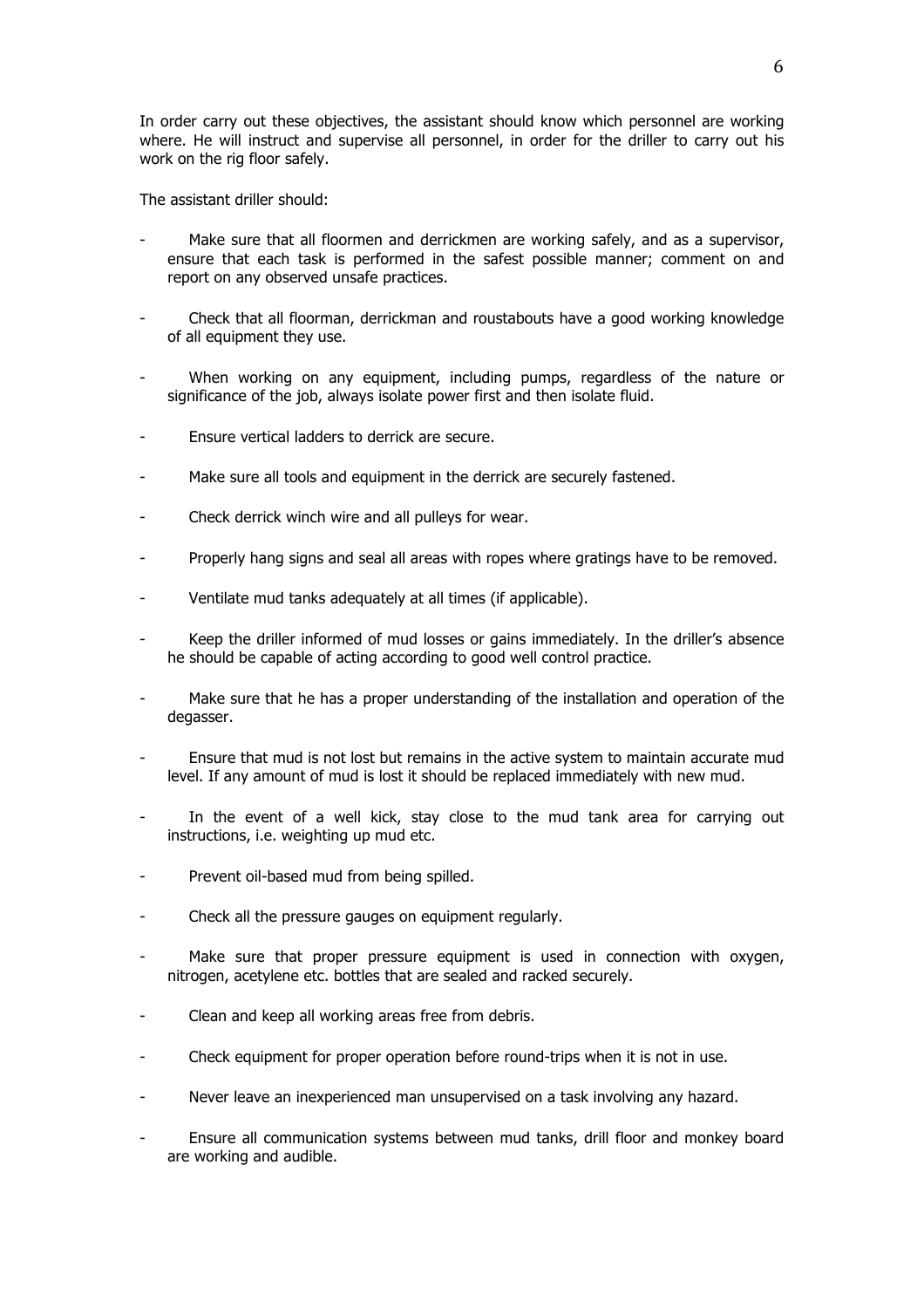## **c) Floorman**

The floorman should:

- Beware of loose or moving objects. That is: swinging items, hanging rods, etc.
- Work as a team member and avoid being the cause of self-injury or injury to others.
- Keep fingers away from moving parts of power tongs and similar items.
- Never over lift with a winch, maximum capacity should be noted before use.
- Use only certified shackles and slings.
- Use up winches or taglines to prevent swinging about of collars, kelly, casing etc.
- Take care when using the ramp, make sure it is safe to use, i.e.
- Sling all loads properly and replace worn slings with the new ones.
- Keep the drill floor clean and tidy at all times.
- Take care during wire line operations, as a snapped wire can be very dangerous, even fatal.
- Clean and replace if necessary dies on foot tongs, slips while drilling.
- Wear proper protective clothing when working with poisonous chemicals.
- Do not watch someone struggle; give a hand. Help each other be safe.
- Keep away from a moving rotary chuck.
- Keep all hand tools etc. away from wellbore to avoid dropping. Use hole cover at all times when not drilling.
- Keep alert and always be aware of the dangers around you.
- Report all near miss accidents to avoid recurrence.
- Never leave a job half done without a proper hand-over.

## **Accident Reporting**

Accident reports are intended to ensure that the proper lessons are learned and steps taken to prevent recurrence. Such reports should be greatly encouraged as they provide early warning of hazardous work situations.

## **Safety Meetings**

Safety meetings are held to:

Stimulate an effective two-way communication between staff and personnel,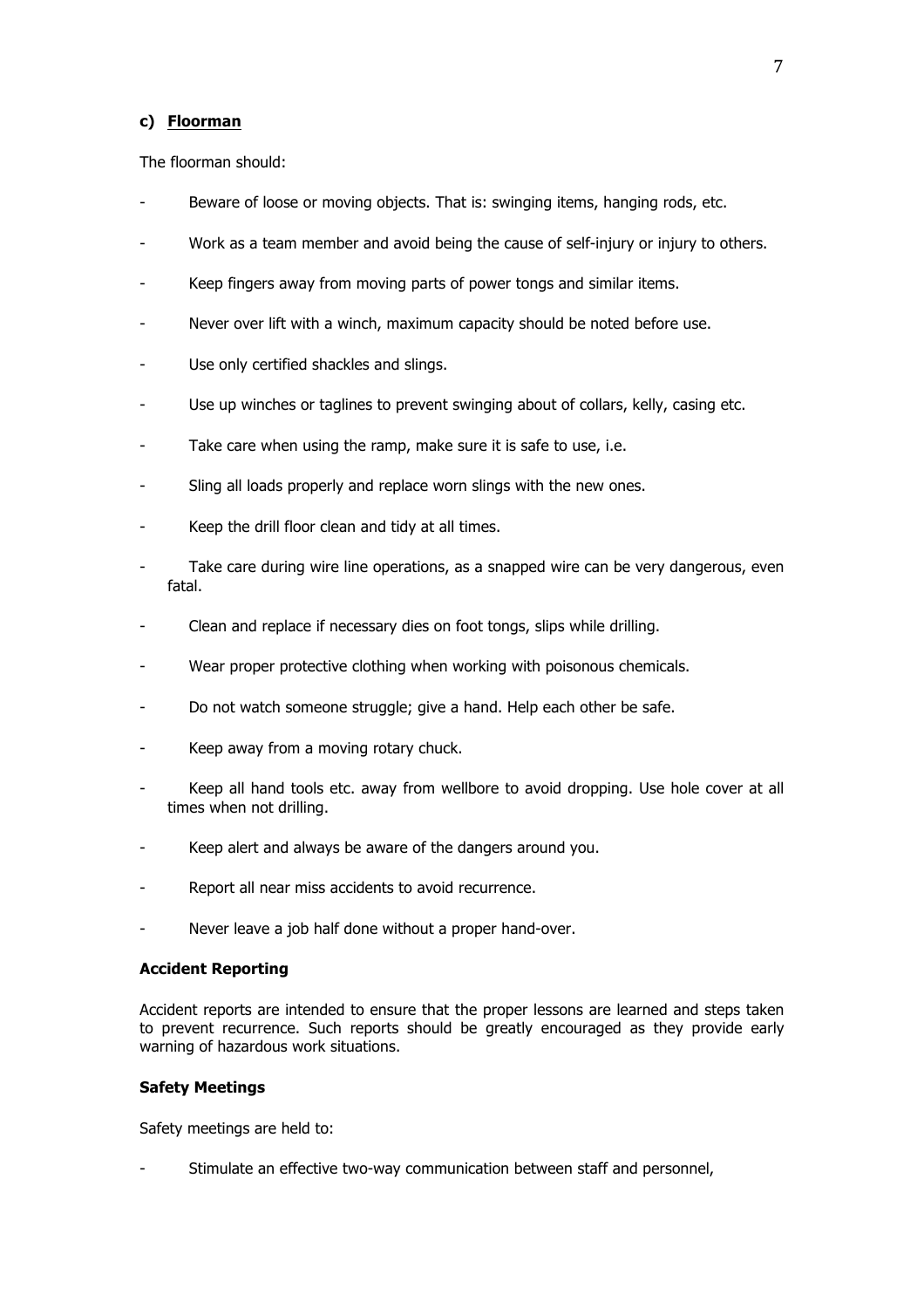- Monitor and promote safety consciousness,
- Report unsafe conditions or practices.

Safety Meetings should have a structured form with the provision of safety themes and suitable support material. They should be action orientated, relevant and should encourage participation. Visitors from the office should be encouraged to attend and contribute to safety meetings. Company drilling supervisors should initiate and participate in these meetings according to the Company statement on safety policy.

Records should be kept of actions, which require the involvement of other departments. Any required corrective action, needs to be followed up by the department responsible.

# **a) Safety in Drilling Engineering**

- Participate in design review and layout review for new drilling rigs.
- Perform operational risk analysis and hazard assessment on drilling and well test programs.
- Advise on governmental regulatory requirements as they affect drilling operations.

# **b) Environmental Conservation**

- Environment should be protected by means of advising on and assisting in the development of standards and practices.
- Liaise with governmental agencies to ensure timely advice of regulatory reguirements and compatibility of those requirements.

# **c) Safety Training**

- Assist in the identification of safety training needs.
- Develop and conduct specialist safety training as required.
- Assist in on-the-job safety training programs.
- Provide safety awareness material.
- Assist when conducting safety meetings and monitor recommendations arising from those meetings.

## **Drills and Exercises**

Three important objectives are addressed for effective drills:

- The first objective is to demonstrate the crew's ability to respond to a wide range of emergencies. Drills improve and develop crew confidence and identify those areas where further attention is needed.
- The second objective is to train the crew in both individual proficiency and teamwork necessary to handle anticipated rig-specific emergencies.
- The third objective is to test the equipment needed for maintenance and operations.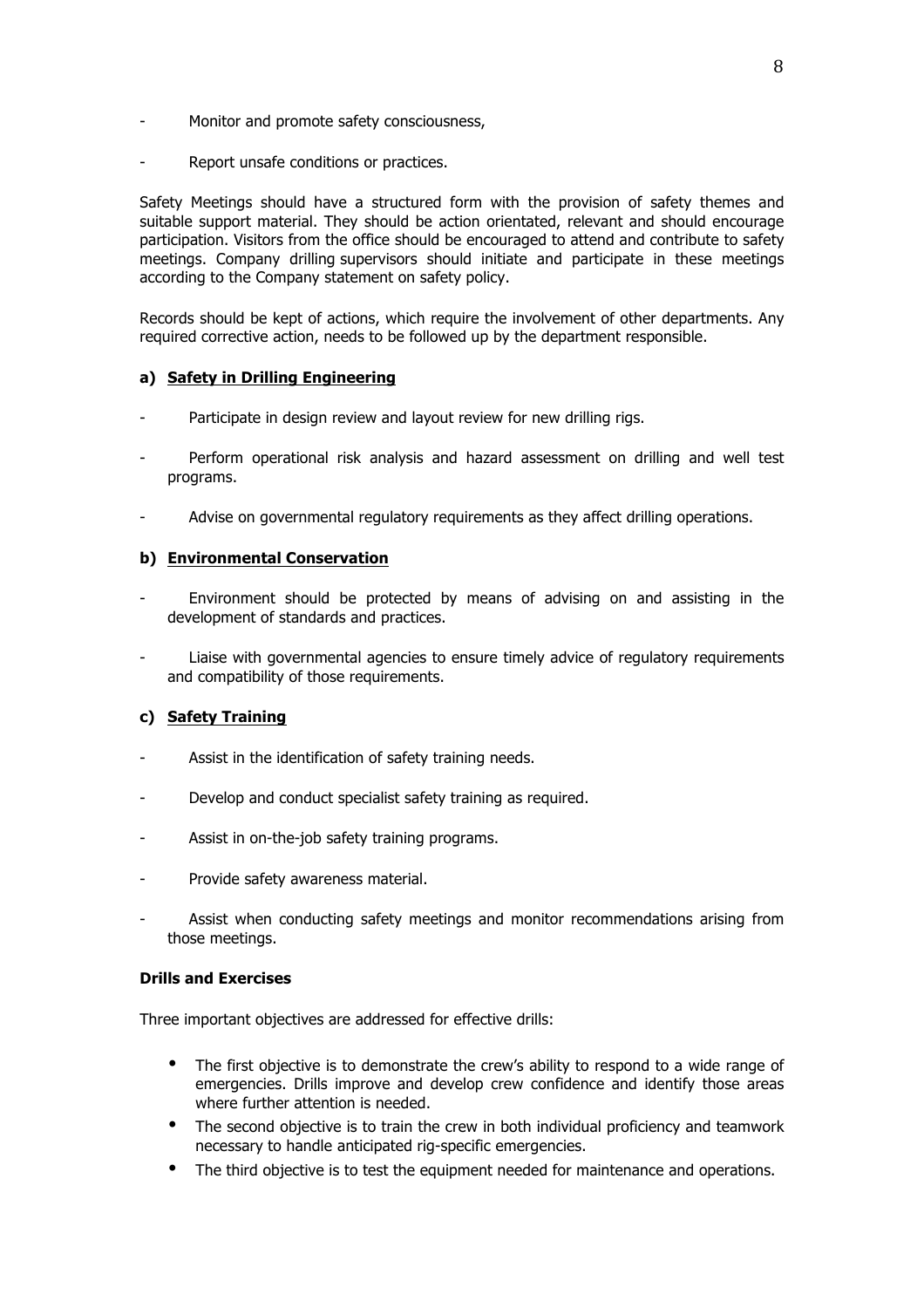An effective drill program should cover:

- Frequency and duration of drills.
- A description of the drill, including list of participants.
- A means of disseminating the results of drills to supervisors.
- Topics identified during past drills, which need improvement.
- Realism in the drill. Every drill should be performed as if the emergency existed.
- Drill review evaluation of the drill's success and areas of improvement, including the time taken to complete the drill as a means of judging the crews performance.

#### **POLICY ON HEALTH, SAFETY AND**

# **ENVIRONMENTAL CONSERVATION**

It is the policy of Polmak Sondaj to conduct its' drilling and workover activities in such a way that ensures proper attention is paid to the task of taking care of the health and safety of its' employees and other personnel, and to the conservation of the environment against pollution and spills. For the implementation of this policy, Polmak Sondaj complies with the relevant legislation requirements and also promotes measures for the protection of health, safety and environment for everybody who may be influenced directly or indirectly by these activities.

During the implementation of this policy, everybody in POLMAK Group of Companies should:

- Be aware of the importance of the continuous involvement of management and necessity of required skills and support.
- Try to do best in order to avoid harm to the health or injury of the crew and other employees and damage to someone else's property.
- Study on the principle of preventing all kinds of injuries, promoting all activities associated with the high standards of safety consciousness and discipline that this principle requires.
- Do their best to provide products, with practical advise on the application that will not cause injury to health or negatively impact the environment.
- Apply the best practicable means to preserve air, water, soil, plant and animal life from adverse affects of their operations and to minimize any nuisance that may arise.
- Use their best efforts to ensure that Contractors working on their behalf apply health, safety and environmental standards fully compatible with their own.
- Keep their employees, Contractors, and the relevant authorities appropriately informed of known or potential hazards that might affect them; and make them aware of what is being done to minimize the risks and to improve the quality and safety of the working environment.
- Establish and maintain contingency procedures to minimize harm from accidents that may nevertheless occur, and work with the relevant authorities and emergency services